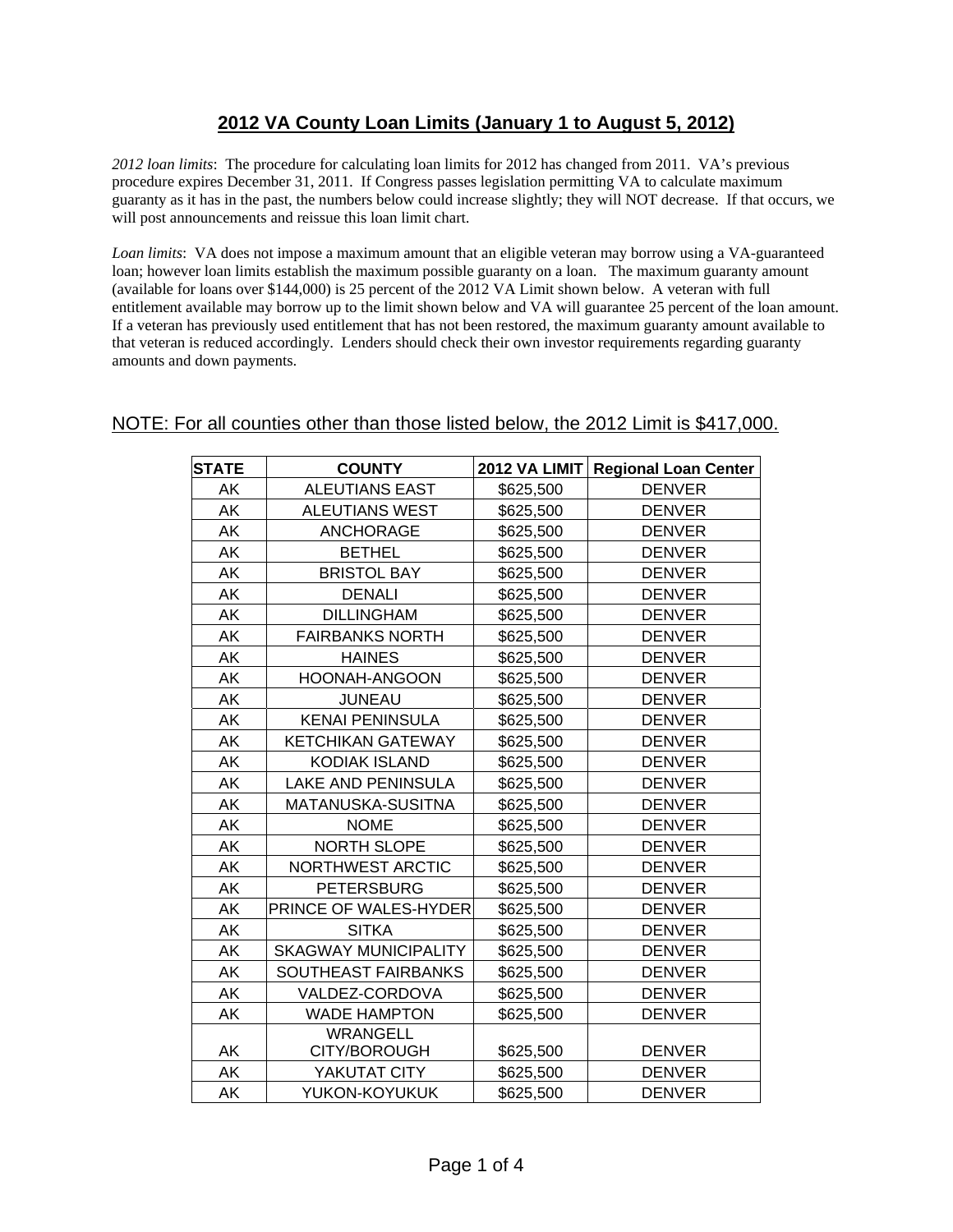| CA        | <b>ALAMEDA</b>                     | \$625,500              | <b>PHOENIX</b>                   |
|-----------|------------------------------------|------------------------|----------------------------------|
| CA        | CONTRA COSTA                       | \$625,500              | <b>PHOENIX</b>                   |
| CA        | <b>LOS ANGELES</b>                 | \$621,000              | <b>PHOENIX</b>                   |
| CA        | <b>MARIN</b>                       | \$625,500              | <b>PHOENIX</b>                   |
| CA        | <b>MONTEREY</b>                    | \$436,250              | <b>PHOENIX</b>                   |
| CA        | <b>NAPA</b>                        | \$460,000              | <b>PHOENIX</b>                   |
| CA        | <b>ORANGE</b>                      | \$621,000              | <b>PHOENIX</b>                   |
| CA        | <b>SAN BENITO</b>                  | \$625,500              | <b>PHOENIX</b>                   |
| CA        | <b>SAN DIEGO</b>                   | \$477,000              | <b>PHOENIX</b>                   |
| CA        | <b>SAN FRANCISCO</b>               | \$625,500              | <b>PHOENIX</b>                   |
| CA        | <b>SAN LUIS OBISPO</b>             | \$457,700              | <b>PHOENIX</b>                   |
| CA        | <b>SAN MATEO</b>                   | \$625,500              | <b>PHOENIX</b>                   |
| CA        | <b>SANTA BARBARA</b>               | \$598,000              | <b>PHOENIX</b>                   |
| CA        | <b>SANTA CLARA</b>                 | \$625,500              | <b>PHOENIX</b>                   |
| CA        | <b>SANTA CRUZ</b>                  | \$610,650              | <b>PHOENIX</b>                   |
| CA        | <b>SONOMA</b>                      | \$419,750              | <b>PHOENIX</b>                   |
| CA        | <b>VENTURA</b>                     | \$518,650              | <b>PHOENIX</b>                   |
| CO        | <b>EAGLE</b>                       | \$625,500              | <b>DENVER</b>                    |
| CO        | LAKE                               | \$625,500              | <b>DENVER</b>                    |
| CO        | <b>PITKIN</b>                      | \$625,500              | <b>DENVER</b>                    |
| CO        | <b>ROUTT</b>                       | \$523,250              | <b>DENVER</b>                    |
| CO        | <b>SAN MIGUEL</b>                  | \$625,500              | <b>DENVER</b>                    |
| CO        | <b>SUMMIT</b>                      | \$621,000              | <b>DENVER</b>                    |
| <b>CT</b> | <b>FAIRFIELD</b>                   | \$601,450              | <b>CLEVELAND</b>                 |
| DC        | <b>DISTRICT OF COLUMBIA</b>        | \$625,500              | <b>ROANOKE</b>                   |
| GU        | <b>GUAM</b>                        | \$625,500              | <b>HONOLULU</b>                  |
| HI        | <b>HAWAII</b>                      | \$625,500              | <b>HONOLULU</b>                  |
| HI        | <b>HONOLULU</b>                    | \$695,750              | <b>HONOLULU</b>                  |
| HI        | <b>KALAWAO</b>                     | \$625,500              | <b>HONOLULU</b>                  |
| HI        | <b>KAUAI</b>                       | \$625,500              | <b>HONOLULU</b>                  |
| HI        | <b>MAUI</b>                        | \$625,500              | <b>HONOLULU</b>                  |
| ID        | <b>TETON</b>                       | \$600,300              | <b>DENVER</b>                    |
| MA        | <b>DUKES</b>                       | \$625,500              | <b>CLEVELAND</b>                 |
| MA        | <b>ESSEX</b>                       | \$460,000              | CLEVELAND                        |
| МA        | <b>MIDDLESEX</b>                   | \$460,000              | <b>CLEVELAND</b>                 |
| МA        | <b>NANTUCKET</b>                   | \$625,500              | <b>CLEVELAND</b>                 |
| MA        | <b>NORFOLK</b>                     | \$460,000              | <b>CLEVELAND</b>                 |
| MA        |                                    |                        |                                  |
|           | <b>PLYMOUTH</b>                    | \$460,000              | <b>CLEVELAND</b>                 |
| МA        | <b>SUFFOLK</b>                     | \$460,000              | <b>CLEVELAND</b>                 |
| MD        | <b>ANNE ARUNDEL</b>                | \$478,400              | <b>ROANOKE</b>                   |
| MD        | <b>BALTIMORE</b>                   | \$478,400              | <b>ROANOKE</b>                   |
| MD        | <b>BALTIMORE CITY</b>              | \$478,400              | <b>ROANOKE</b>                   |
| MD        | <b>CALVERT</b>                     | \$625,500              | <b>ROANOKE</b>                   |
| MD        | CARROLL                            | \$478,400              | <b>ROANOKE</b>                   |
| MD        | <b>CHARLES</b>                     | \$625,500              | <b>ROANOKE</b>                   |
| MD<br>MD  | <b>FREDERICK</b><br><b>HARFORD</b> | \$625,500<br>\$478,400 | <b>ROANOKE</b><br><b>ROANOKE</b> |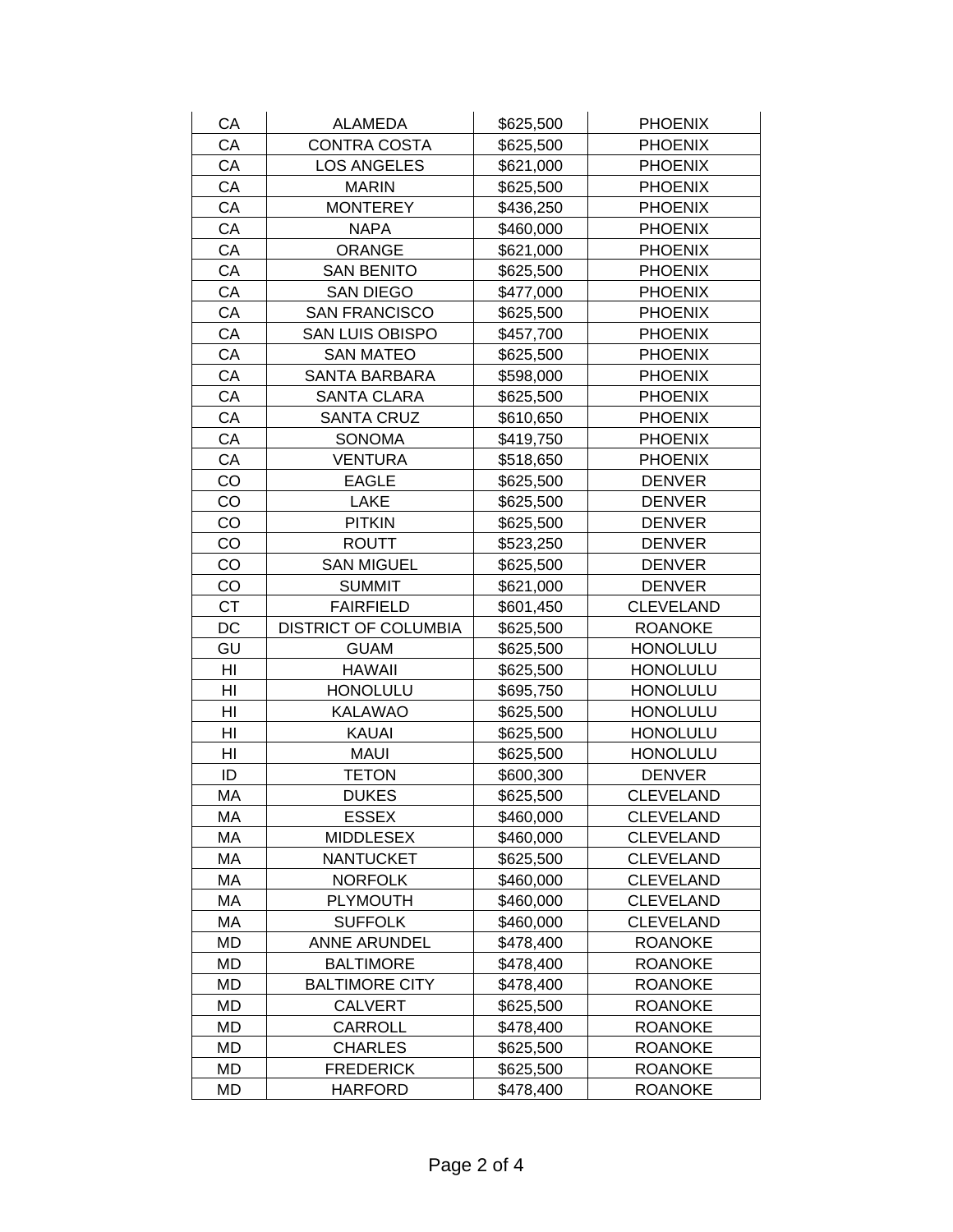| MD        | <b>HOWARD</b>         | \$478,400 | <b>ROANOKE</b>   |
|-----------|-----------------------|-----------|------------------|
| <b>MD</b> | <b>MONTGOMERY</b>     | \$625,500 | <b>ROANOKE</b>   |
| <b>MD</b> | PRINCE GEORGE'S       | \$625,500 | <b>ROANOKE</b>   |
| <b>MD</b> | <b>QUEEN ANNE'S</b>   | \$478,400 | <b>ROANOKE</b>   |
| <b>NH</b> | <b>ROCKINGHAM</b>     | \$460,000 | <b>CLEVELAND</b> |
| <b>NH</b> | <b>STRAFFORD</b>      | \$460,000 | <b>CLEVELAND</b> |
| <b>NJ</b> | <b>BERGEN</b>         | \$625,500 | <b>CLEVELAND</b> |
| <b>NJ</b> | <b>ESSEX</b>          | \$625,500 | <b>CLEVELAND</b> |
| <b>NJ</b> | <b>HUDSON</b>         | \$625,500 | <b>CLEVELAND</b> |
| <b>NJ</b> | <b>HUNTERDON</b>      | \$625,500 | <b>CLEVELAND</b> |
| <b>NJ</b> | <b>MIDDLESEX</b>      | \$625,500 | <b>CLEVELAND</b> |
| <b>NJ</b> | <b>MONMOUTH</b>       | \$625,500 | <b>CLEVELAND</b> |
| <b>NJ</b> | <b>MORRIS</b>         | \$625,500 | <b>CLEVELAND</b> |
| <b>NJ</b> | <b>OCEAN</b>          | \$625,500 | <b>CLEVELAND</b> |
| <b>NJ</b> | <b>PASSAIC</b>        | \$625,500 | <b>CLEVELAND</b> |
| <b>NJ</b> | <b>SOMERSET</b>       | \$625,500 | <b>CLEVELAND</b> |
| <b>NJ</b> | <b>SUSSEX</b>         | \$625,500 | <b>CLEVELAND</b> |
| <b>NJ</b> | <b>UNION</b>          | \$625,500 | <b>CLEVELAND</b> |
| <b>NY</b> | <b>BRONX</b>          | \$625,500 | <b>CLEVELAND</b> |
| <b>NY</b> | <b>KINGS</b>          | \$625,500 | <b>CLEVELAND</b> |
| <b>NY</b> | <b>NASSAU</b>         | \$625,500 | <b>CLEVELAND</b> |
| <b>NY</b> | <b>NEW YORK</b>       | \$625,500 | <b>CLEVELAND</b> |
| <b>NY</b> | <b>PUTNAM</b>         | \$625,500 | <b>CLEVELAND</b> |
| <b>NY</b> | <b>QUEENS</b>         | \$625,500 | <b>CLEVELAND</b> |
| <b>NY</b> | <b>RICHMOND</b>       | \$625,500 | <b>CLEVELAND</b> |
| <b>NY</b> | <b>ROCKLAND</b>       | \$625,500 | <b>CLEVELAND</b> |
| <b>NY</b> | <b>SUFFOLK</b>        | \$625,500 | <b>CLEVELAND</b> |
| <b>NY</b> | <b>WESTCHESTER</b>    | \$625,500 | <b>CLEVELAND</b> |
| PA        | <b>PIKE</b>           | \$625,500 | <b>CLEVELAND</b> |
| UT        | <b>SALT LAKE</b>      | \$594,550 | <b>DENVER</b>    |
| UT        | <b>SUMMIT</b>         | \$594,550 | <b>DENVER</b>    |
| UT        | <b>TOOELE</b>         | \$594,550 | <b>DENVER</b>    |
| VA        | <b>ALEXANDRIA</b>     | \$625,500 | <b>ROANOKE</b>   |
| VA        | <b>ARLINGTON</b>      | \$625,500 | <b>ROANOKE</b>   |
| VA        | <b>CLARKE</b>         | \$625,500 | <b>ROANOKE</b>   |
| VA        | <b>FAIRFAX</b>        | \$625,500 | <b>ROANOKE</b>   |
| VA        | <b>FAIRFAX IND</b>    | \$625,500 | <b>ROANOKE</b>   |
| VA        | <b>FALLS CHURCH</b>   | \$625,500 | <b>ROANOKE</b>   |
| VA        | <b>FAUQUIER</b>       | \$625,500 | <b>ROANOKE</b>   |
| VA        | <b>FREDERICKSBURG</b> | \$625,500 | <b>ROANOKE</b>   |
| VA        | <b>LOUDOUN</b>        | \$625,500 | <b>ROANOKE</b>   |
| VA        | <b>MANASSAS</b>       | \$625,500 | <b>ROANOKE</b>   |
| VA        | <b>MANASSAS PARK</b>  | \$625,500 | <b>ROANOKE</b>   |
| VA        | PRINCE WILLIAM        | \$625,500 | <b>ROANOKE</b>   |
| VA        | <b>SPOTSYLVANIA</b>   | \$625,500 | <b>ROANOKE</b>   |
| VA        | <b>STAFFORD</b>       | \$625,500 | <b>ROANOKE</b>   |
| VA        | WARREN                | \$625,500 | <b>ROANOKE</b>   |